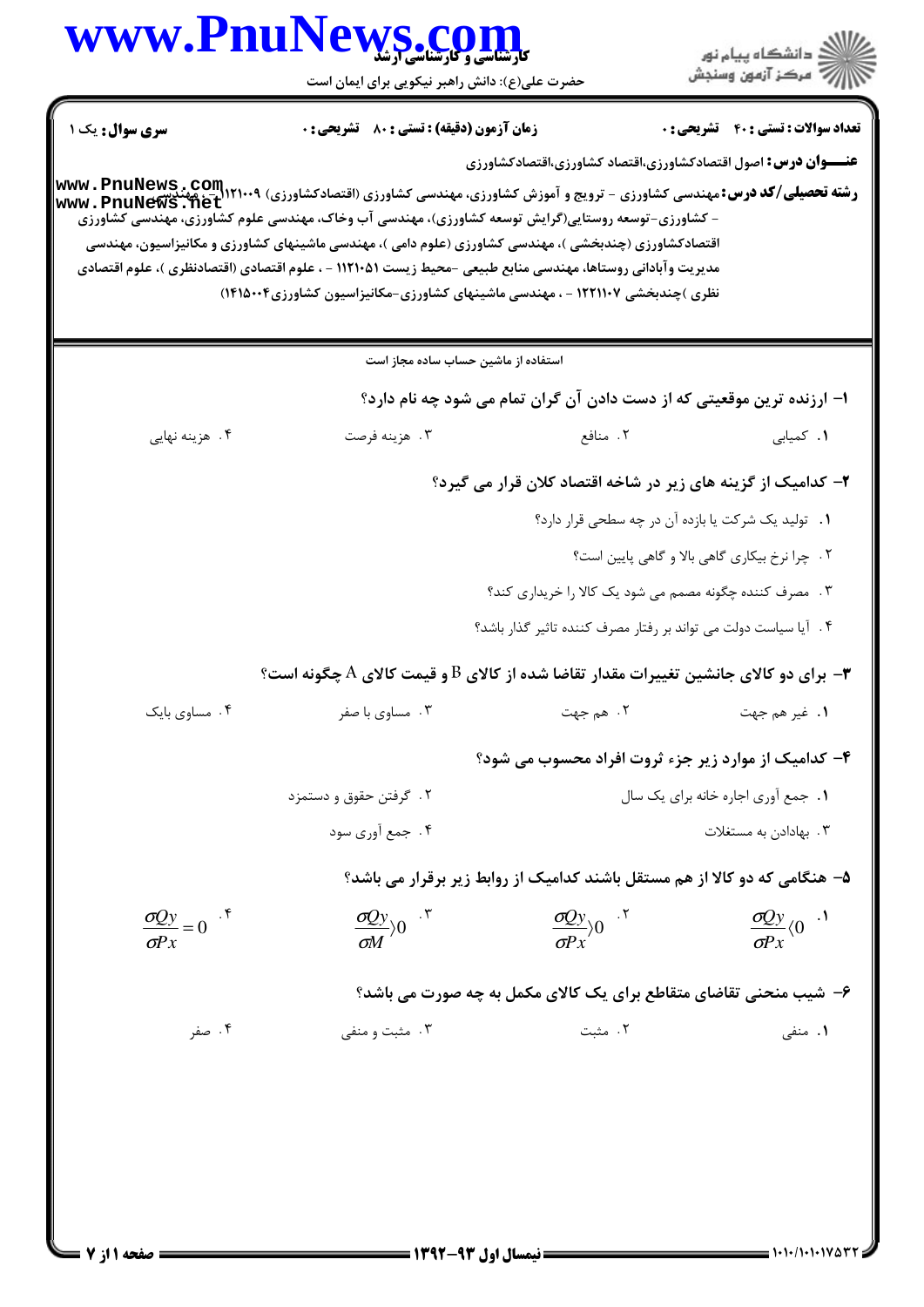## www.PnuNews.co

.<br>گ دانشگاه پیام نو**ر** ے ۔<br>ا*لادھ مرکز* آزمون وسنجش

حضرت علی(ع): دانش راهبر نیکویی برای ایمان است

**تعداد سوالات : تستی : 40 قشریحی : 0 سری سوال : ۱ یک** زمان آزمون (دقيقه) : تستى : 80 ٪ تشريحي : 0 **عنـــوان درس:** اصول اقتصادکشاورزي،اقتصاد کشاورزي،اقتصادکشاورزي **رشته تحصیلی/کد درس:** مهندسی کشاورزی - ترویج و آموزش کشاورزی، مهندسی کشاورزی (اقتصادکشاورزی) ۱۲۱۰۰۹ Mww . PnuNews<br>**دشته تحصیلی/کد درس:** مهندسی کشاورزی - ترویج و آموزش کشاورزی، مهندسی کشاورزی (اقتصادکشاورزی) ۱۲۱۰۰۹ ـــــــ www.PnuNews.net کشاورزی-توسعه روستایی(گرایش توسعه کشاورزی)، مهندسی آب وخاک، مهندسی علوم کشاورزی، مهنّدسی کشّاورزی – اقتصادکشاورزی (چندبخشی )، مهندسی کشاورزی (علوم دامی )، مهندسی ماشینهای کشاورزی و مکانیزاسیون، مهندسی مديريت وآباداني روستاها، مهندسي منابع طبيعي –محيط زيست ١١٢١٠۵١ - ، علوم اقتصادي (اقتصادنظري )، علوم اقتصادي (نظری )چندبخشی ۱۲۲۱۱۰۷ - ، مهندسی ماشینهای کشاورزی-مکانیزاسیون کشاورزی۱۴۱۵۰۰۴ ۷– کالای گیفن چه نوع کالایی می باشد؟ 1. پست و اثر جانشینی و درآمدی آن در جهت یکدیگر میباشد. ٢. پست و اثر جانشینی و درآمدی آن در خلاف جهت یکدیگر میباشد. ۰۳ نرمال و اثر جانشینی و درآمدی آن در خلاف جهت یکدیگر میباشد. ۴ . نرمال و اثر جانشینی و درآمدی آن در جهت یکدیگر می باشد. ۸- منحنی عرضه محصول در دوره زمانی بسیار کوتاه مدت به چه صورت می باشد؟ ٢. خطى با شيب كند و مثبت ٠١. خطى با شيب تند و مثبت ۴. خطی و عمود ۰۳ خطي و افقي ۹- اگر ۲۰ عرضه کننده در بازار وجود داشته باشند که رفتار عرضه آنها مشابه و به صورت زیر باشد تابع عرضه بازار به چه صورت است؟  $S_r = 25 + 2P_r$  $S_r = 500 + 40 P_x$ <sup>. Y</sup>  $S_m = 1/4 - 10 P_x$ <sup>...</sup>  $S_r = 500 - 40 P_r$ <sup>.\*</sup>  $S_{\infty} = 1/4 + 10 P_{\infty}$  . **۱۰**- هنگامی که مقدار عرضه و تقاضا برای کالای x برابر باشد: ٢. مازاد عرضه صفر و مازاد تقاضا يک مى باشد. ۰۱ مازاد عرضه با مازاد تقاضا هردو صفر می باشد. ۰۴ مازاد عرضه و تقاضا یک می باشد. ۰۳ تنها مازاد تقاضا صفر می باشد. 11- اگر تابع عرضه و تقاضا بصورت زیر باشند قیمت تعادلی برابر چند است؟  $Q_{\rm o} = 12 - 2P_{\rm x}$   $Q_{\rm s} = 3 + P_{\rm x}$  $15.5$  $9.7$  $9.7$  $\mathbf{r}$ . ۱۲– افزایش درآمد چه تاثیری بر نقطه تعادلی دارد؟ ٢ . منحنى تقاضا به سمت سطوح بالاتر مىرود. **۱.** نقطه تعادل اوليه تغييري نميكند. ۰۳ منحنی تقاضا تغییری نمیکند. ۴. هم قیمت و هم مقدار تعادل کاهش مییابد.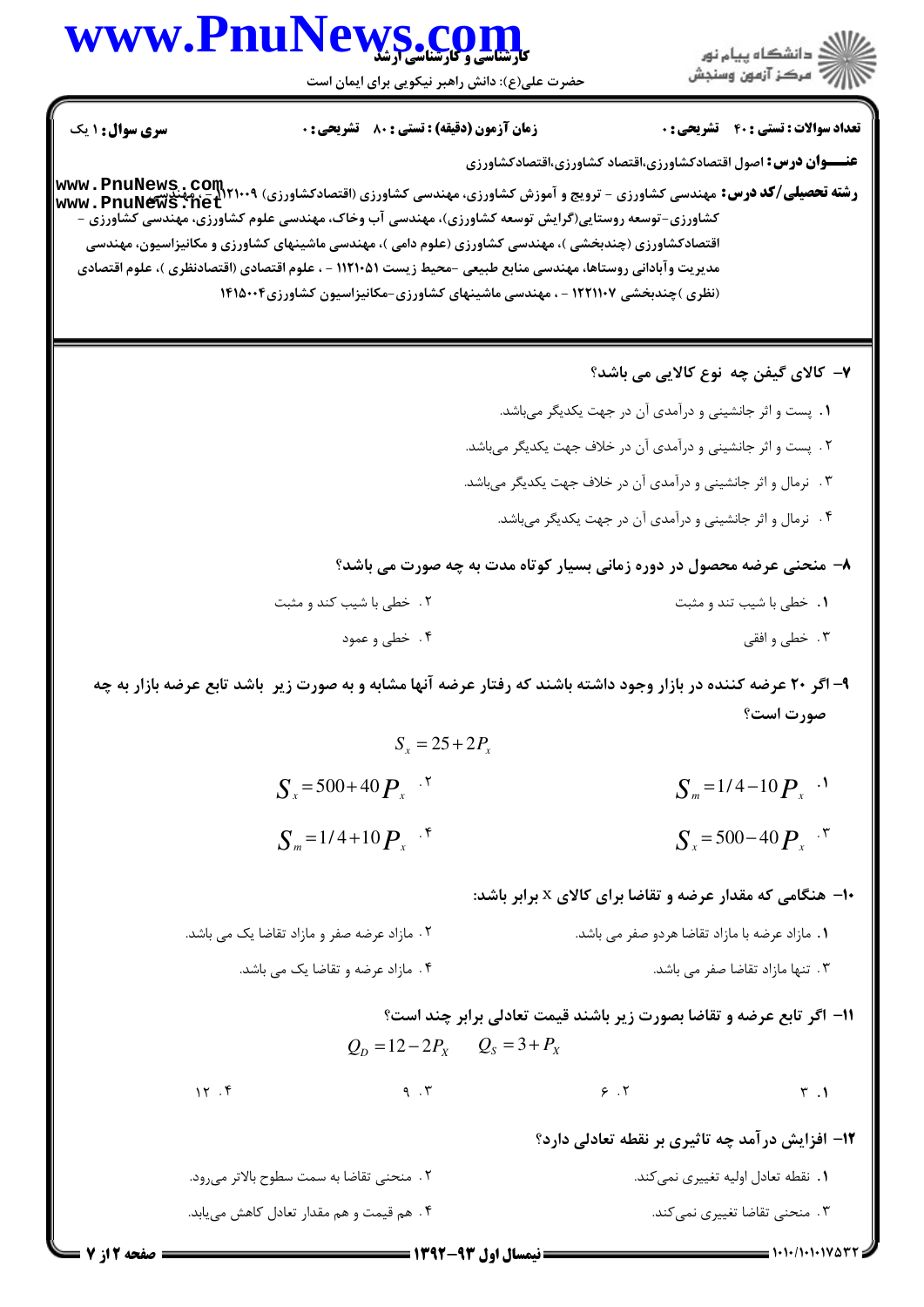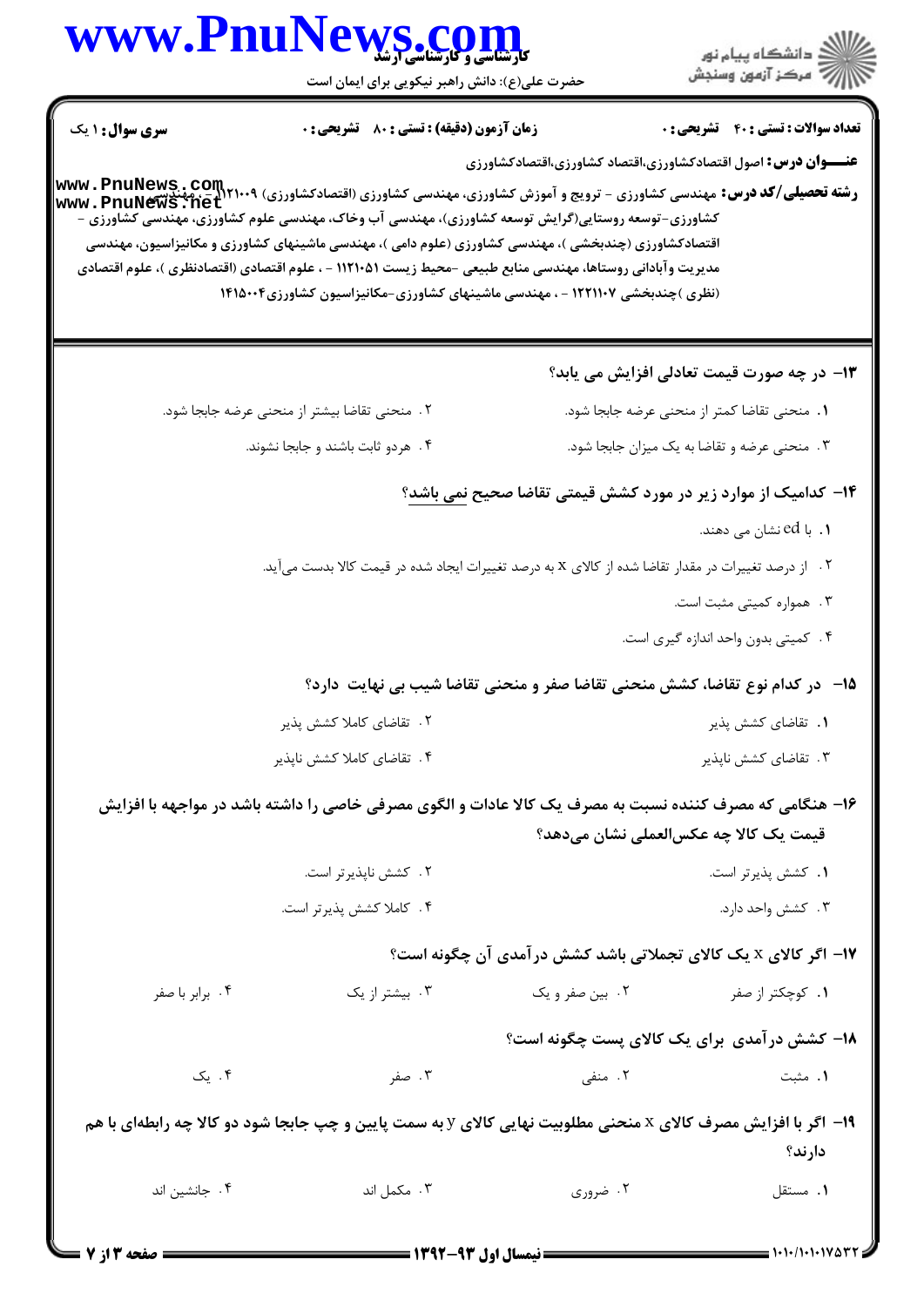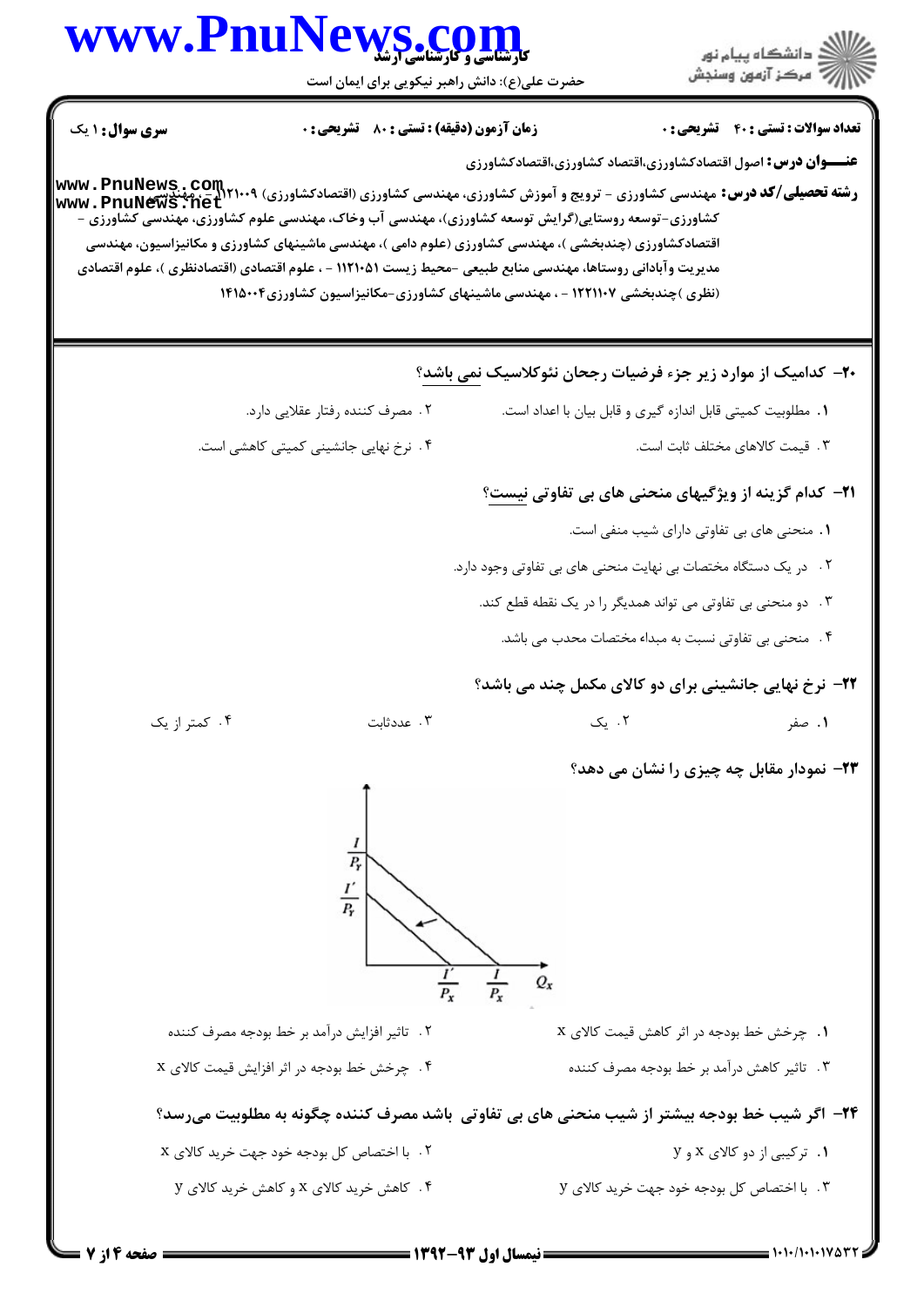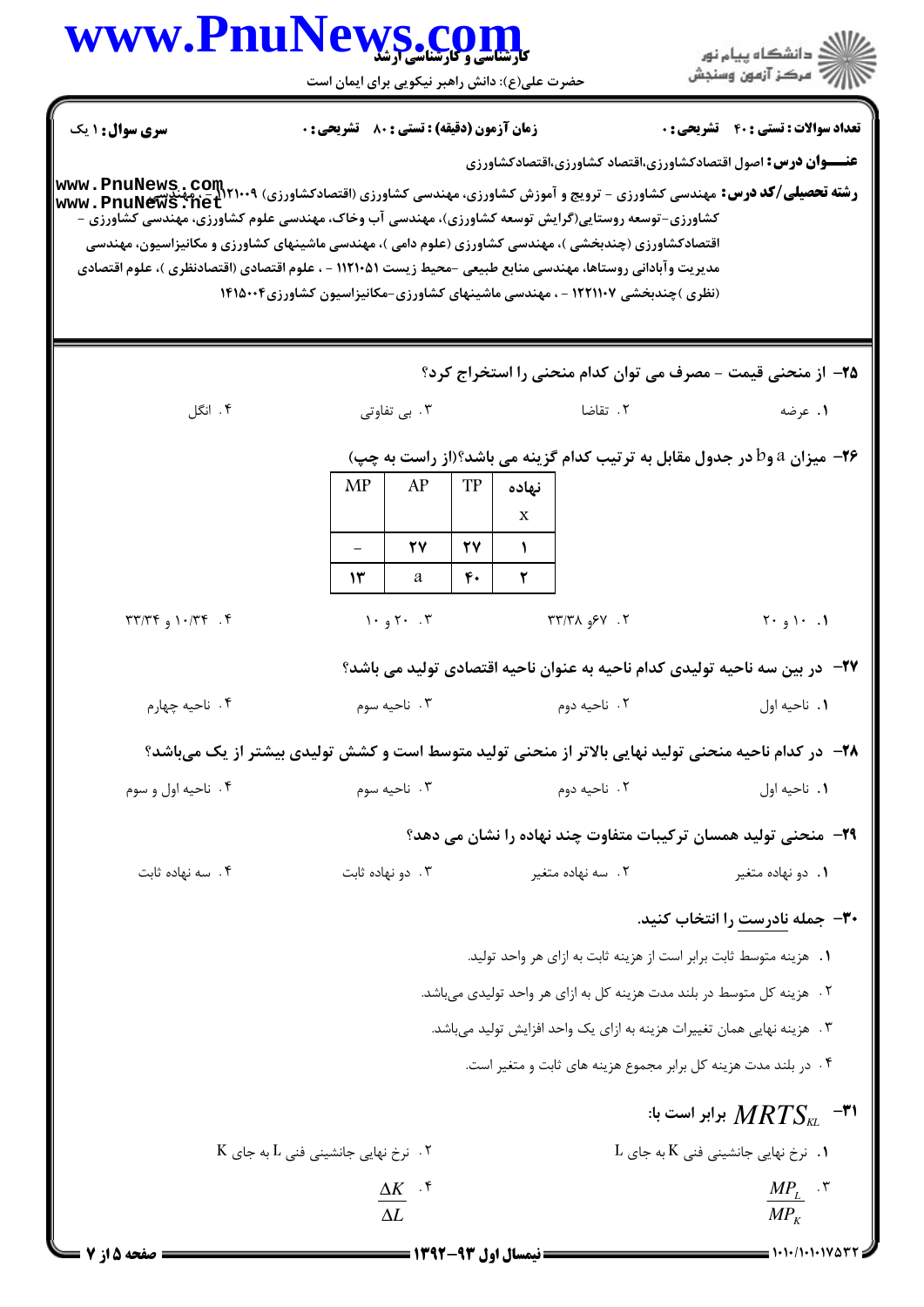